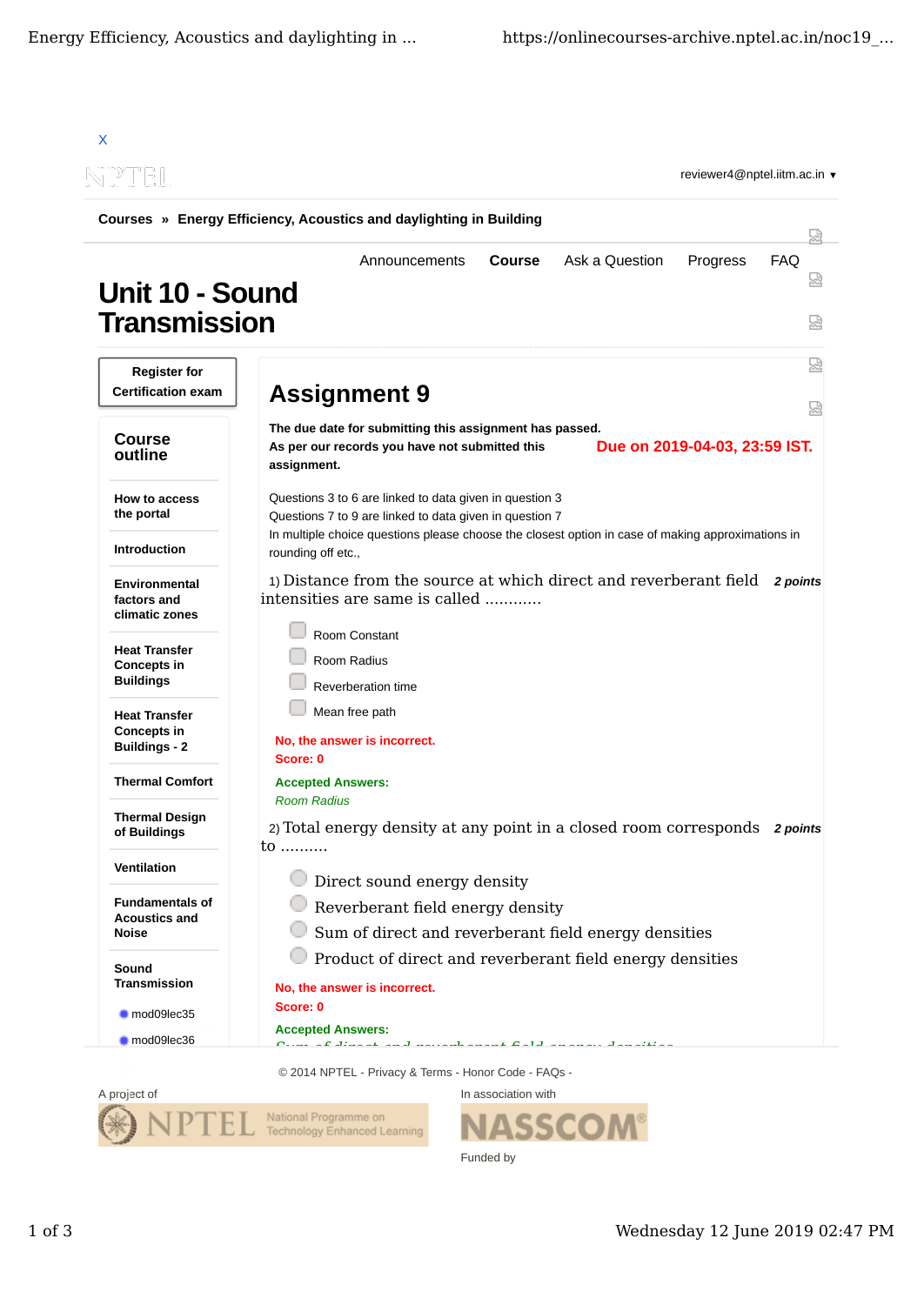Energy Efficiency, Acoustics and daylighting in ...